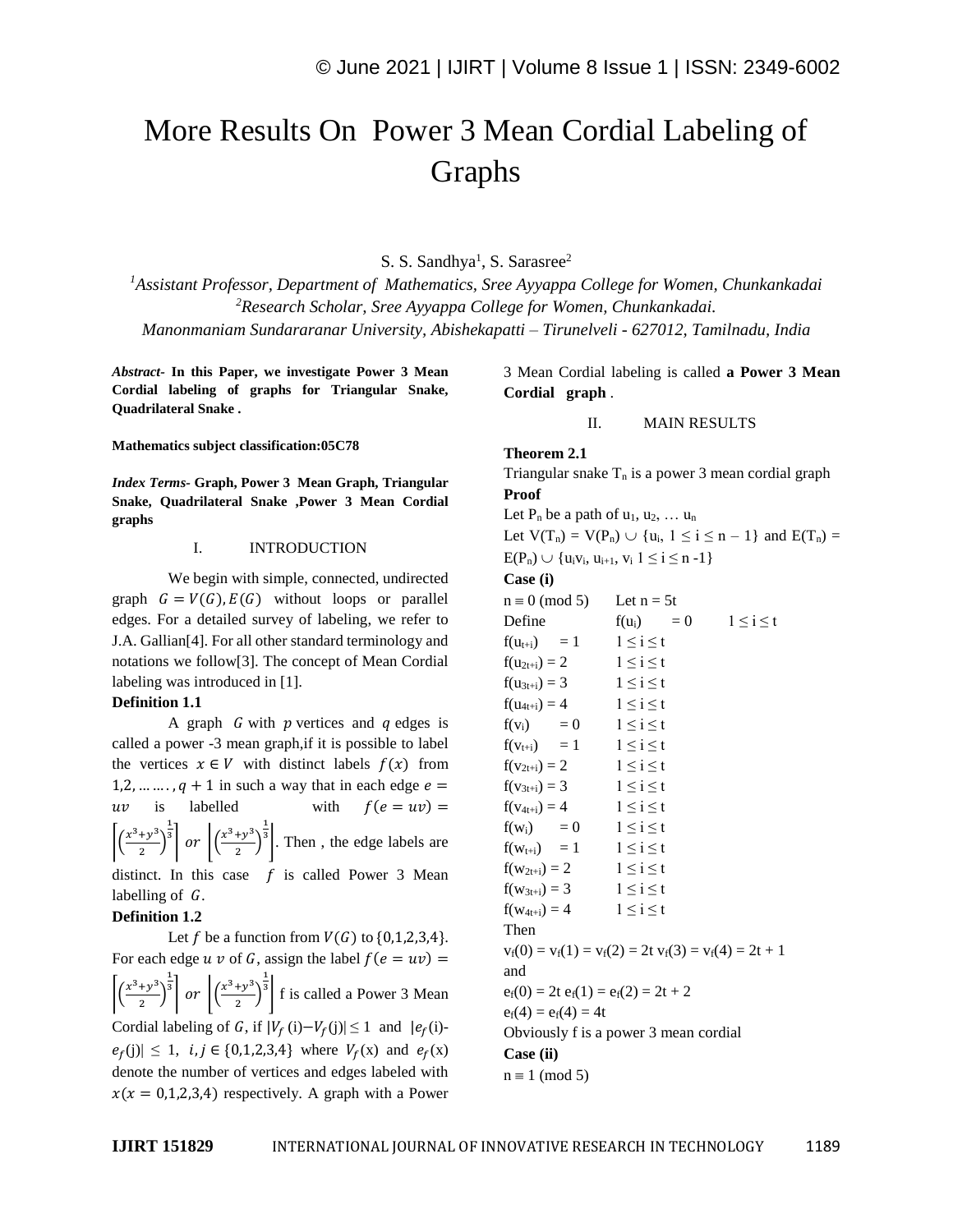Assign the labels to the vertices  $u_i$  and  $v_i$  ( $1 \le i \le n$  – 1) as in case (i) Then assign the label 2 to 0 the vertex  $u_n v_n$ Here  $v_f(0) = v_f(1) = 2t$  $v_f(2) = 2t + 2$  $v_f(3) = v_f(4) = 2t + 1$  and  $e_f(0) = 2t e_f(1) = 2t + 2e_f(3) = 2t + 3e_f(3) = e_f(4) = 4t +$  $\mathcal{D}$ **Case (iii)**  $n \equiv 2 \pmod{5}$ Let  $n = 5t + 2$ Assign the label to the vertices  $u_i$  and  $v_i$  ( $1 \le i \le n-1$ ) as in case (i) and then the label 2 to the vertices  $u_{n-1}$ ,  $v_{n-1}$  and the label 1 to the vertices  $u_n v_n$ Here  $v_f(0) = 2t$   $v_f(1) = v_f(2) = 2t + 2$  $v_f(3) = v_f(4) = 2t + 1$ and  $e_f(0) = 2t e_f(1) = 2t + 3$  $e_f(2) = 4t + 1$  $e_f(3) = e_f(4) = 4t + 2$ 

obviously f is a power 3 mean cordial. **Case (iv)**  $n \equiv 3 \pmod{5}$ 

## **Example 2.2**

Power 3 mean cordial labeling of triangular snake  $T_n$  as shown in figure



and

$$
e_f(0) = 2t + 1 e_f(1) = e_f(2) = e_f(3) = 4t + 1
$$
  
 $e_f(4) = 4t + 2$ 

0 0 1 1 2 2 3 3 4 4 2 1 1 0 0 1 1 2 2 3 3 4 4 4 2 1 1

| Theorem 2.3                                                               | $f(u_{t+i}) = 1$  | $1 \leq i \leq t$ |
|---------------------------------------------------------------------------|-------------------|-------------------|
| Quadrilateral snake $Q_n$ is a power 3 mean cordial                       | $f(u_{2t+i}) = 2$ | $1 \leq i \leq t$ |
| labeling of graph                                                         | $f(u_{3t+i}) = 3$ | $1 \leq i \leq t$ |
| Proof:                                                                    | $f(u_{4t+i}) = 4$ | $1 \leq i \leq t$ |
| Let P <sub>n</sub> be the path $u_1, u_2, \ldots u_n$                     | $f(v_i) = 0$      | $1 \leq i \leq t$ |
| Let $V(Q_n) = V(P_n) \cup \{v_i w_i, 1 \le i \le n\}$                     | $f(v_{t+i}) = 1$  | $1 \leq i \leq t$ |
| and                                                                       | $f(v_{2t+i}) = 2$ | $1 \leq i \leq t$ |
| $E(Q_n) = E(P_n) \cup \{u_i v_i, u_{i+1} w_i, v_i w_i, 1 \le i \le n-1\}$ | $f(v_{3t+i}) = 3$ | $1 \leq i \leq t$ |
| Case (i)                                                                  | $f(v_{4t+i}) = 4$ | $1 \leq i \leq t$ |
| $n \equiv 0 \pmod{5}$                                                     | $f(w_i) = 0$      | $1 \leq i \leq t$ |
| Let $n = 5t$                                                              | $f(w_{t+i}) = 1$  | $1 \leq i \leq t$ |
| $1 \leq i \leq t$<br>Define $f(u_i)$<br>$= 0$                             | $f(w_{2t+i}) = 2$ | $1 \leq i \leq t$ |
|                                                                           | $f(w_{3t+i}) = 3$ | $1 \leq i \leq t$ |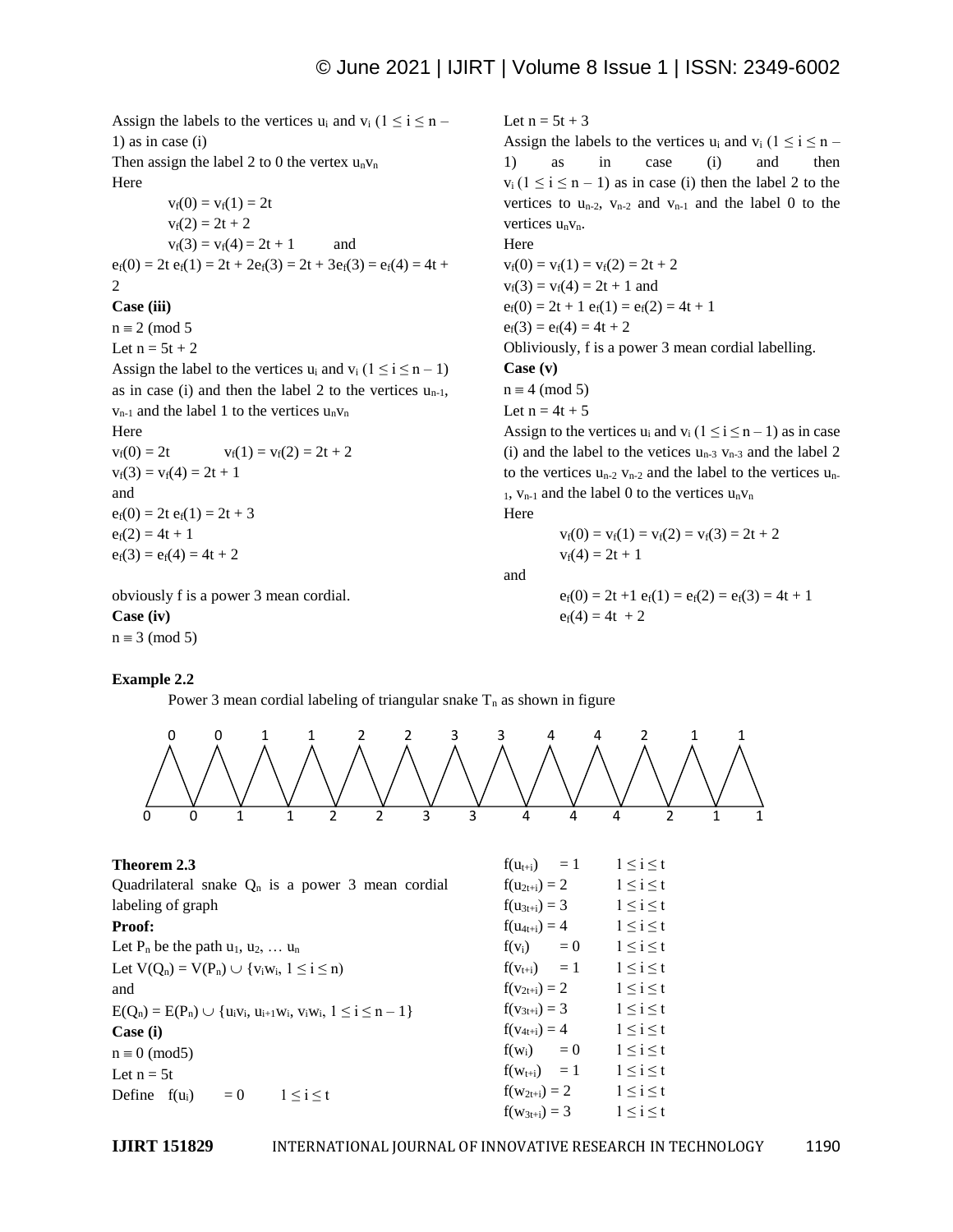$f(w_{4t+i}) = 4$   $1 \le i \le t$ Then  $v_f(0) = v_f(1) = v_f(2) = 2t + 2$ 

and  $v_f(3) = v_f(4) = 2t + 3$  and  $e_f(0) = 2t + 2$  $e_f(1) = e_f(2) = 4t$  $e_f(3) = e_f(4) = 4t + 2$ Obliviously f is a power 3 mean cordial labeling **Case (ii)**  $n \equiv 1 \pmod{5}$ 

 $n = 5t + 1$ 

Assign the labels to the vertices u<sub>i</sub>,  $v_i$  and  $w_i$  ( $1 \le i \le n$ )  $-1$ ) as in case (i). Then assign the label 2 to the vertex  $u_n$ ,  $v_n$  and  $w_n$ .

## Here

 $v_f(0) = v_f(1) = 2t + 2$  $v_f(2) = 4t + 1$   $v_f(3) = v_f(4) = 2t + 3$ and  $e_f(0) = 2t + 2$   $e_f(1) = 4t$  $e_f(2) = 4t + 2$   $e_f(3) = e_f(4) = 4t + 4$ 

## **Case (iii)**

 $n \equiv 2 \pmod{5}$ 

Let  $n = 5t + 2$ Assign the label to the vertices  $u_i$ ,  $v_i$  and  $w_i$  ( $1 \le i \le n$ )  $-1$ ) as in case (i) and then the label 2 to the vertices  $u_{n-1}$ ,  $v_{n-1}$ ,  $w_{n-1}$  and the label 1 to the vertices  $u_n$ ,  $v_n$ ,  $w_n$ . Here  $v_f(0) = 2t + 2$   $v_f(1) = v_f(2) = 4t + 1$ 

## **Example 2.4**

 $v_f(3) = 2t + 3$  and  $e_f(0) = 2t + 2$   $e_f(1) = 4t + 2$  $e_f(2) = e_f(3) = e_f(4) = 4t + 2$ obviously f is a power 3 mean cordial labeling. **Case (iv)**  $n \equiv 3 \pmod{5}$ Let  $n = 5t + 3$ Assign to the vertices  $u_i$  v<sub>i</sub> and  $w_i$  ( $1 \le i \le n-1$ ) as in case (i) and then the labels 2 to the vertex  $u_{n-2}$ ,  $v_{n-2}$ ,  $w_{n-1}$  $_2$  and the label 0 to the vertices to the vertices  $u_{n-1}$ ,  $v_{n-1}$  $_1$ ,  $w_{n-1}$  and the label to the vertices  $u_n$ ,  $v_n$ ,  $w_n$ . Here  $v_f(0) = v_f(1) = v_f(2) = 4t + 1$  $v_f(3) = v_f(4) = 2t + 3$  and  $e_f(0) = 4t$   $e_f(1) = e_f(2) = e_f(3) = e_f(4)$  $= 4t + 4$ **Case (v)**  $n \equiv 4 \pmod{5}$ Let  $n = 5t + 4$ Assign the labels to the vertices  $u_i v_i$  and  $w_i$  ( $1 \le i \le n$ )

 $-1$ ) as in case (i) and then the label to the vertices u<sub>n-</sub> 3,  $v_{n-3}$  and  $w_{n-3}$  and the label 2 to the vertices  $u_{n-2}$ ,  $v_{n-2}$ ,  $w_{n-2}$  and the label 1 to the vertices  $u_{n-1}$ ,  $v_{n-1}$ ,  $w_{n-1}$  and label 0 to the vertices  $u_n v_n w_n$ . Here

$$
v_f(0) = v_f(1) = v_f(2) = v_f(3) = 4t + 1
$$
  
\n $v_f(4) = 2t + 1$   
\nand  $e_f(0) = 4t e_f(1) = e_f(2) = e_f(3) = e_f(4) = 4t + 4$   
\nclearly f is a power 3 mean ordinal labeling.

Power 3 mean cordial labeling of quadrilateral snake  $Q_n$  is as shown in figure.



#### III. ACKNOWLEDGEMENT

The authors are thankful to the referee for their valuable comments and suggestions .

#### REFERENCES:

[1] Albert Wiiliam ,Indra Rajasingh and S.Roy ,Mean Cordial Labeling of certain Graphs ,Journal of computer and Mathematical Sciences ,4(2013),no.3,274-281.

[2] F.Harary ,Graph Theory ,Narosa Publishing House ,New Delhi,1988.

[3] J.A.Gallian ,A Dynamic Survey of Graph Labeling ,The Electronic Journal Combinatories, (2013).

[4] Raja Ponraj ,Muthirulan Sivakumar ,Murugesan Sundraram, Mean Cordial Labeling of Graphs, Open